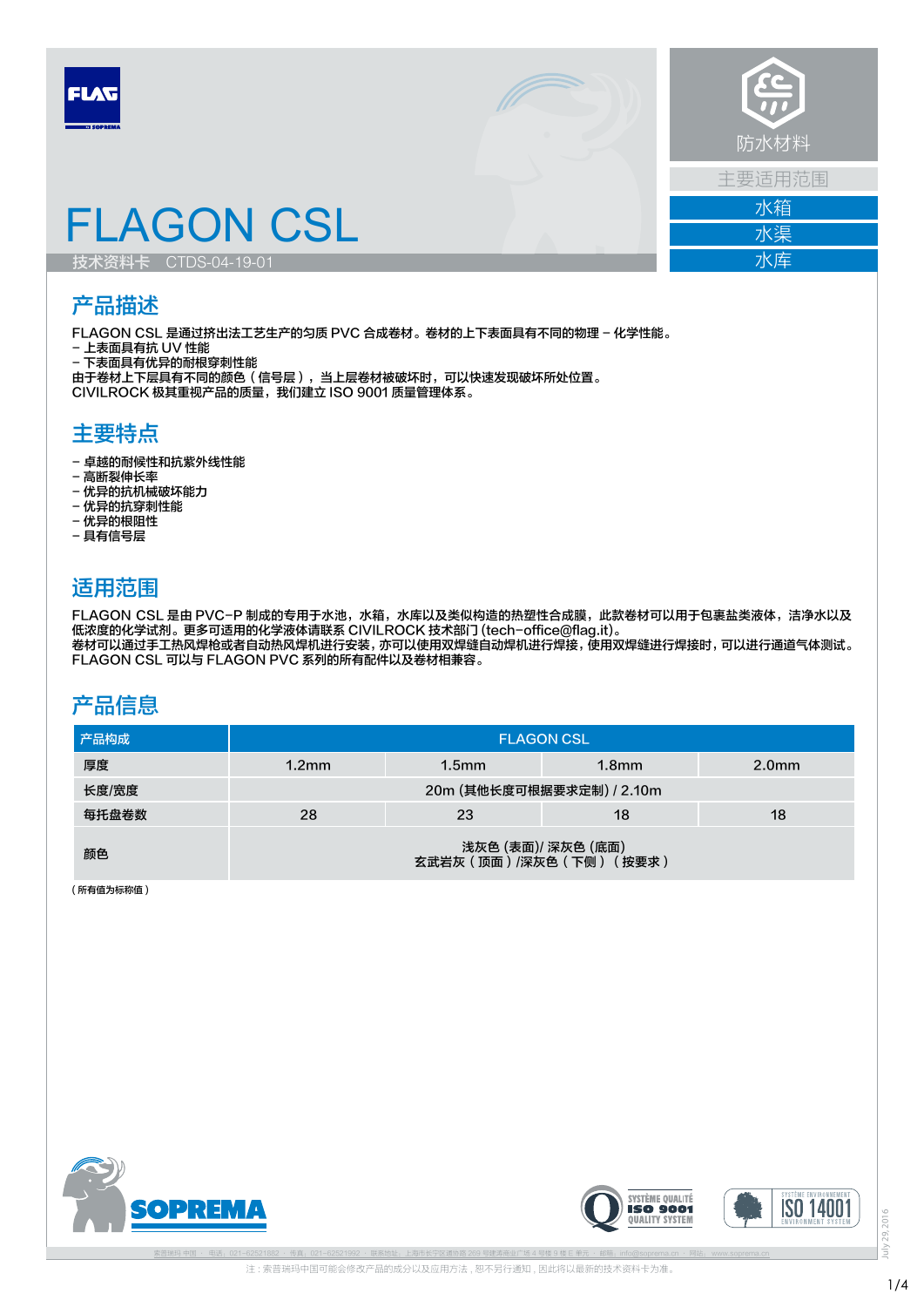



主要适用范围

水渠 水库

水箱

FLAGON CSL

技术资料卡 CTDS-04-19-01

# 产品信息

|                                            | <b>FLAGON CSL</b>                                                |                |                |                                  |                                      |
|--------------------------------------------|------------------------------------------------------------------|----------------|----------------|----------------------------------|--------------------------------------|
| 产品新能                                       | <b>CSL 1.2</b>                                                   | <b>CSL 1.5</b> | <b>CSL 1.8</b> | $CSL$ 2.0                        | 检测方法                                 |
| 厚度 (mm)                                    | 1.20                                                             | 1.50           | 1.80           | 2.00                             | EN 1849-2                            |
| 单位面积质量 (kg/m )                             | 1.56                                                             | 1.95           | 2.34           | 2.60                             | EN 1849-2                            |
| 拉伸强度 (N/mm )                               | ≥ 17.5 (纵向/横向)                                                   |                |                | EN 527-3                         |                                      |
| 断裂延伸率 (%)                                  | $\geqslant$ 300                                                  |                |                |                                  | EN $527 - 3$                         |
| 低温弯折性 (°C)                                 | $\leq -30$                                                       |                |                |                                  | EN 495-5                             |
| 不透水性 (6h, 0.5MPa)                          | 通过<br>$< 10^{-6}$ m <sup>3</sup> m <sup>-2</sup> d <sup>-1</sup> |                |                |                                  | EN 1928 (B)<br>EN 14150              |
| 耐根穿刺性能                                     | 无穿透                                                              |                |                |                                  | <b>CEN TS 14416</b>                  |
| 抗撕裂强度 (N/mm)                               | $\geqslant 80$<br>$\geq 45$                                      |                |                |                                  | EN 12310-2<br>ISO 34 sample<br>fig.2 |
| 抗静态穿刺 (N)                                  | >1450                                                            | >1800          | > 2160         | > 2450                           | EN 12236                             |
| 耐久性:<br>氧化后,拉伸性能变化率 (%)<br>风化后,拉伸性能变化率 (%) | $\leq 25$<br>$\leq 25$                                           |                |                | EN 14575<br>EN 12224             |                                      |
| 热水处理后:<br>拉伸性能变化率(%)<br>质量损失(%)            | $< 25$<br>< 5                                                    |                |                | EN 14415<br>$(A \text{ and } B)$ |                                      |

# 标准与认证

 $C<sub>f</sub>$ 







July 29, 2016 July 29, 2016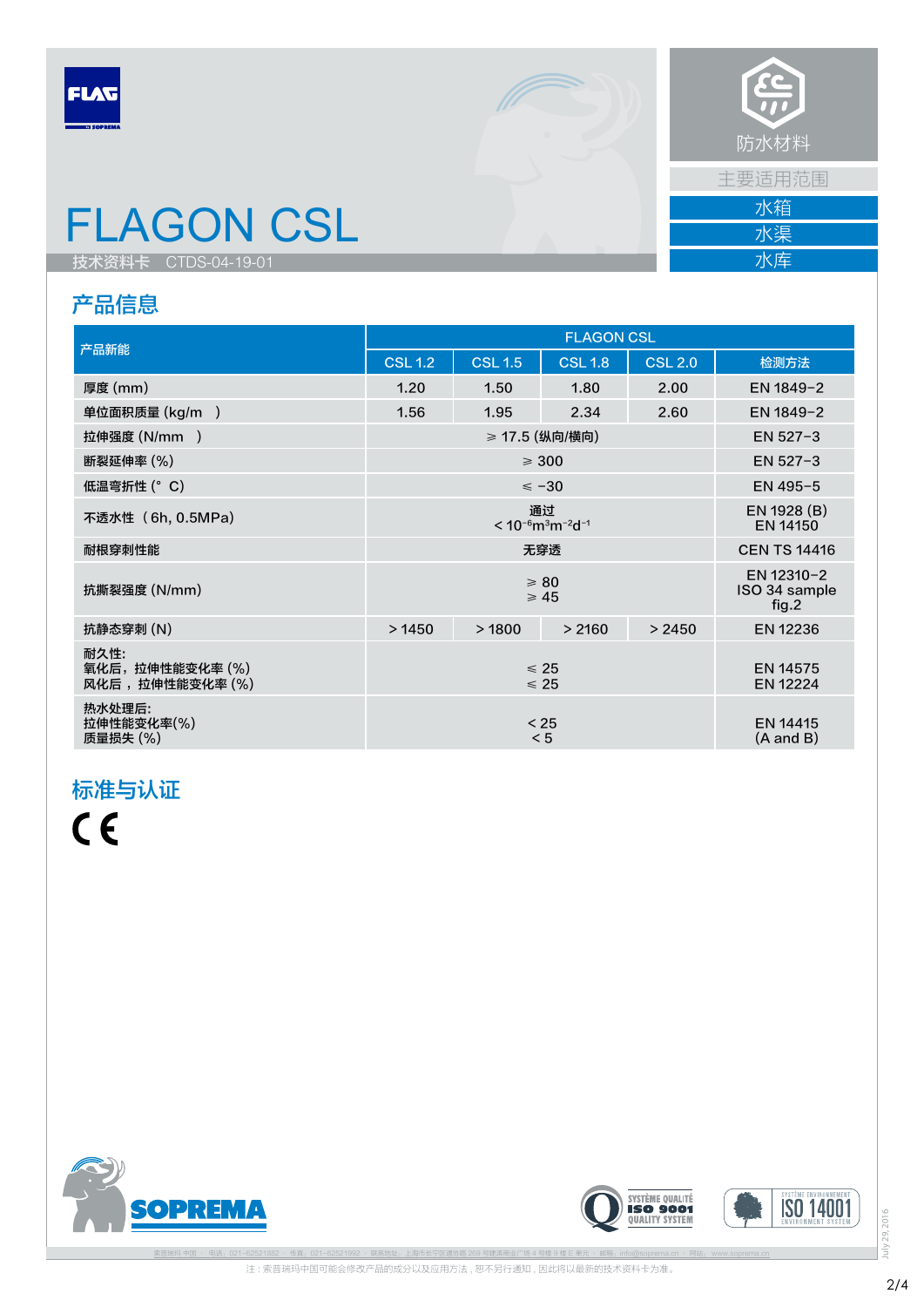

#### **DESCRIPTION**

FLAGON CSL membrane is a synthetic membrane made by co-extrusion from plasticised PVC. It has different physical-chemical properties on each side:

- the upper surface is treated against UV rays
- the underside is highly resistant to puncture and perforation by roots

Any tears in the upper layer of the membrane can be seen immediately due to the difference in colour between the two sides (signal layer).

CIVILROCK attaches the highest importance to the quality of its products. This is why we operate a quality assurance system according to ISO 9001 BSI certified.

#### **MAIN ADVANTAGES**

- High resistance to weathering and UV rays
- High elongation at break
- High mechanical resistance
- High puncture resistance
- Resistance to perforation by roots
- Includes a signal layer

#### **USE - APPLICATION**

FLAGON CSL is a thermoplastic membrane made of PVC-P, specifically designed for waterproofing of basins, tanks, canals and similar structures. This membrane can contain salt or fresh water and low-concentration liquid chemicals. To verify the compatibility with the specific chemical liquids, please contact the technical office CIVILROCK (tech-office@flag.it).

The sheets are welded together by applying hot air or using hot wedge, with manual orautomatic welder. The welding can be made either with a track that with double track. The double track allow to perform a pneumatic test with air.

FLAGON CSL is compatible with all the accessories and membranes in the FLAGON PVC range.

#### **PRODUCTION STANDARDS**

|                                | <b>FLAGON CSL</b>                                                                                                  |         |           |           |
|--------------------------------|--------------------------------------------------------------------------------------------------------------------|---------|-----------|-----------|
| <b>Thickness</b>               | 1.20 mm                                                                                                            | 1.50 mm | $1.80$ mm | $2.00$ mm |
| Roll length / width            | 20ml (other lengths available on request) / 2.10ml                                                                 |         |           |           |
| Number of rolls on each pallet | 28                                                                                                                 | 23      | 18        | 18        |
| Colours available              | Light grey (top surface) / Dark grey (underside)<br>Basalt grey (top surface) / Dark grey (underside) (on request) |         |           |           |





July 29, 2016

 $\geq$